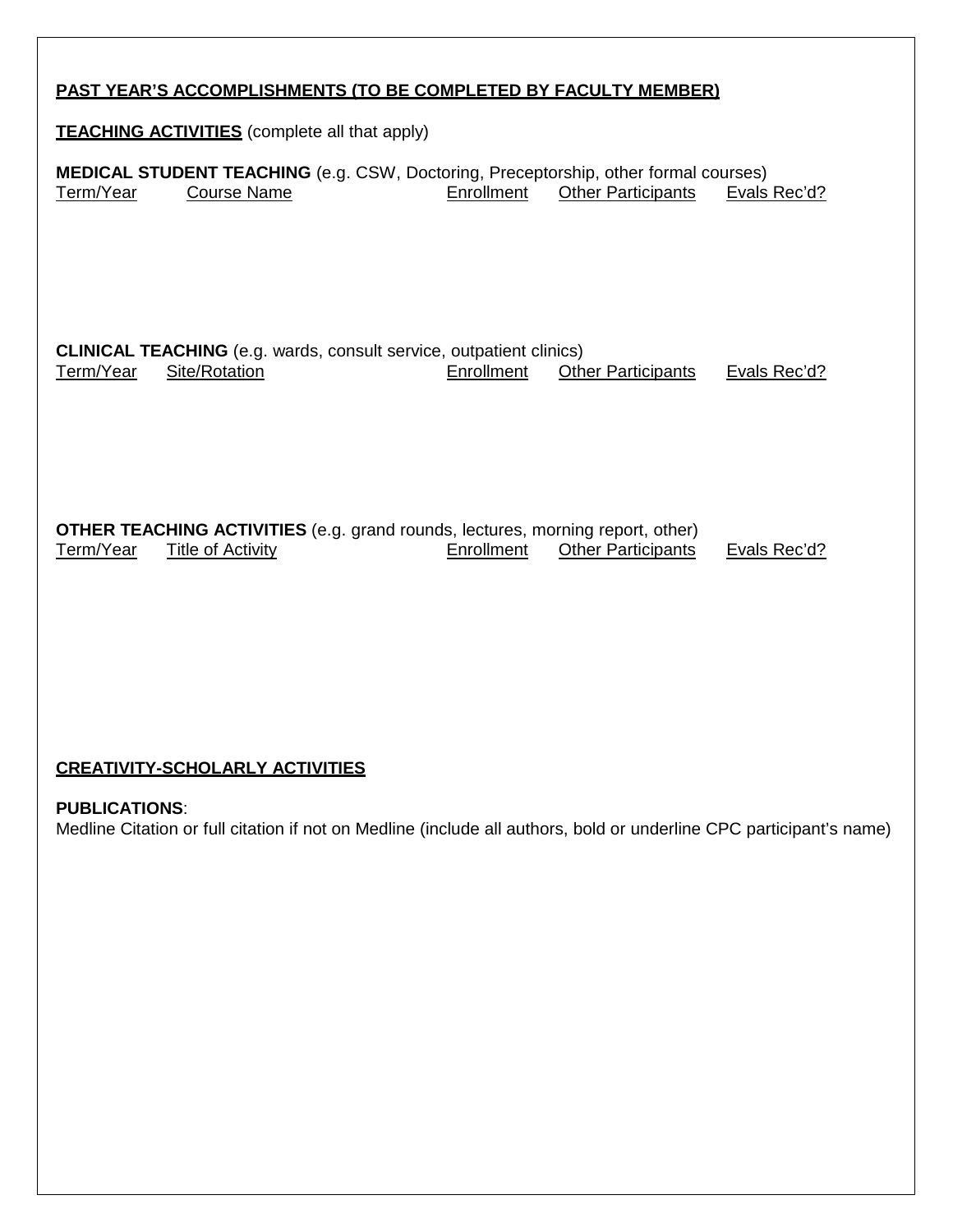## **MANUSCRIPTS SUBMITTED**:

Full title. Include all authors, bold or underline CPC participant's name. Indicate where submitted.

#### **MANUSCRIPTS IN PREPARATION**:

Full title. Include all authors, bold or underline CPC participant's name.

**BOOK CHAPTERS**: Full citation, (include all authors, bold or underline CPC participant's name)

**OTHER CREATIVE ACTIVITIES** (e.g. development of training programs for health professionals, community oriented programs, teaching programs, brochures with regard to specialty or area of interest, collaborative input to research activities, information systems, clinical guidelines or pathways)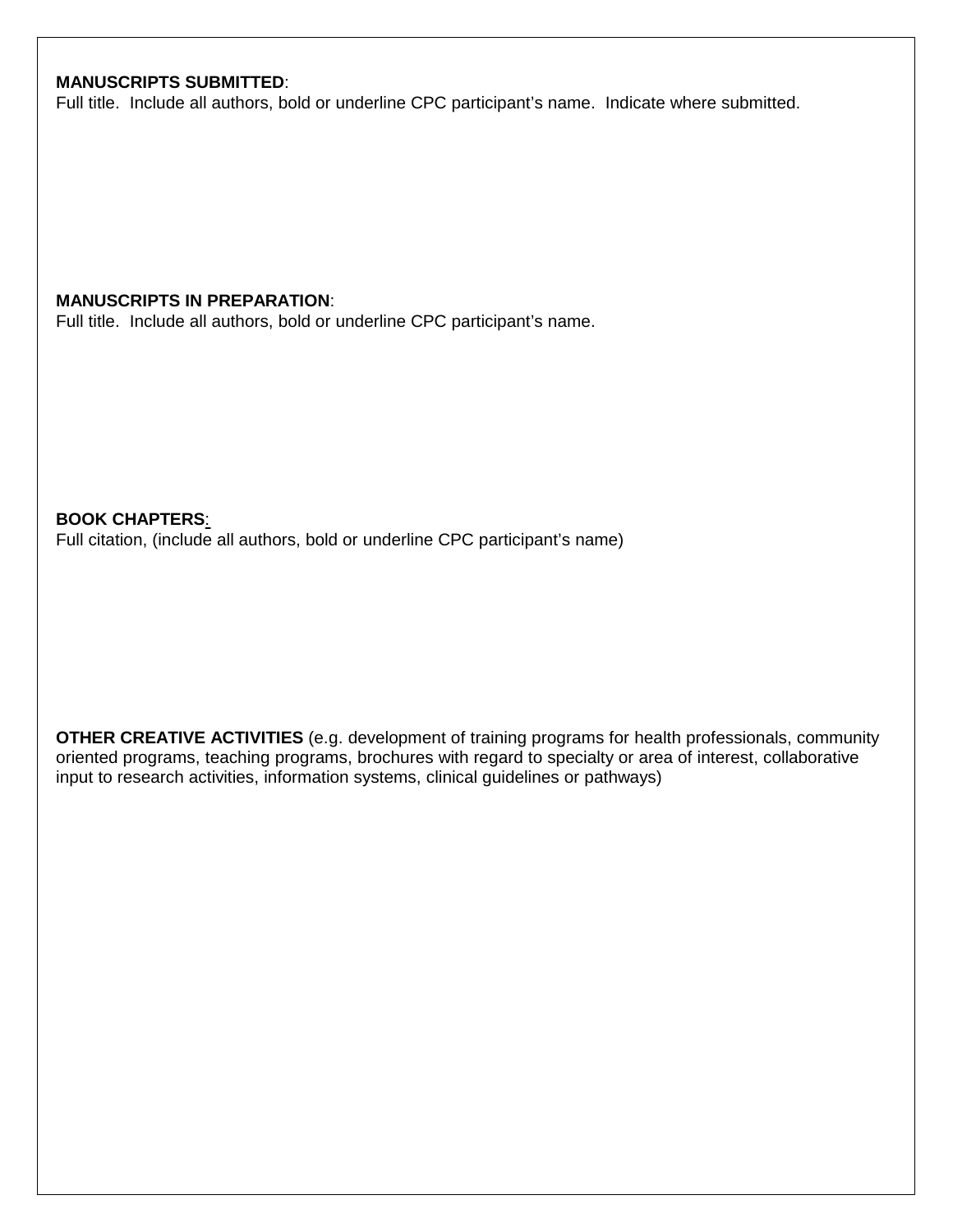| <b>GRANTS (CLINICIAN-SCIENTISTS AND RESEARCHERS ONLY)</b>                                |                                            |      |                          |                                                 |                              |
|------------------------------------------------------------------------------------------|--------------------------------------------|------|--------------------------|-------------------------------------------------|------------------------------|
| RESEARCH OR EDUCATIONAL GRANTS SUBMITTED IN PAST YEAR BUT NOT YET FUNDED<br><b>Title</b> | Agency or<br>Foundation submitted (Yes/No) | Date | PI                       | Proposed amount<br>Total (1 <sup>st</sup> year) | <b>Score</b><br>(percentile) |
| <b>RESEARCH OR EDUCATIONAL GRANTS AWARDED IN PAST YEAR</b><br><b>Title</b>               | Agency or<br>Foundation Start date         |      | PI<br>(Yes/No)           | Awarded amount<br>Total (1 <sup>st</sup> year)  | Duration<br>(years)          |
| <b>CONTINUING RESEARCH OR EDUCATIONAL GRANTS</b><br><b>Title</b>                         | Agency or<br><b>Foundation</b> Start date  |      | PI<br>(Yes/No)           | Awarded amount<br>Total (1 <sup>st</sup> year)  | Duration<br>(years)          |
| <b>UNIVERSITY SERVICE</b> (include administrative roles)<br><b>Description</b>           |                                            |      | <b>Period of Service</b> |                                                 |                              |
|                                                                                          |                                            |      |                          |                                                 |                              |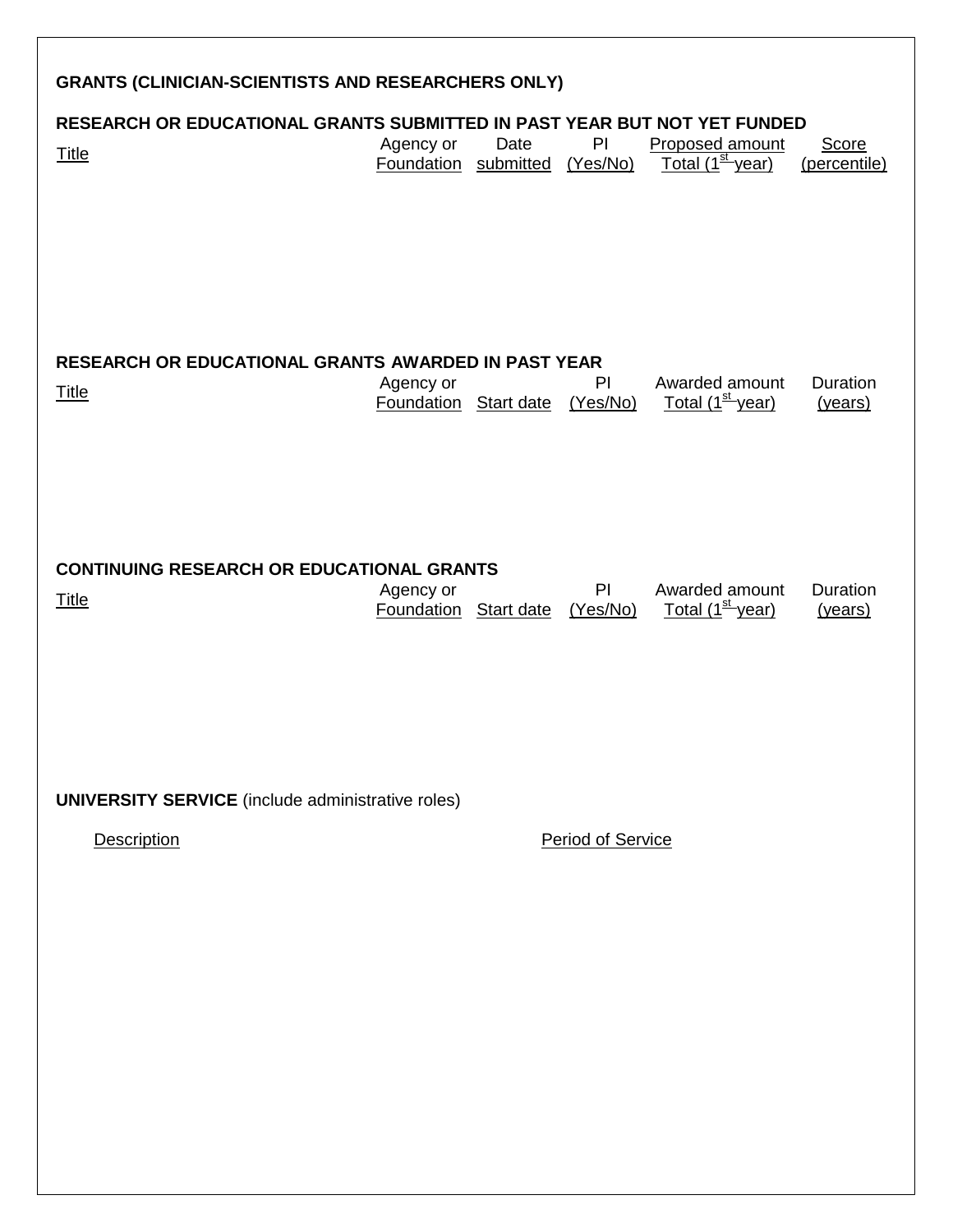**OTHER ADMINISTRATIVE RESPONSITIBILITIES** (e.g., program director, clinical service director)

Description **Period of Service** 

**COMMUNITY SERVICE AND OUTREACH ACTIVITIES** (e.g. lectures to community groups, schools, churches, etc.)

Description **Period of Service** 

**SCHOLARLY-EDITORIAL-PROFESSIONAL ACTIVITIES** (e.g., serving as a reviewer or editor for a journal, Serving as a committee member or as an officer of a scholarly or professional organization, or providing professional services to such organizations)

**HONORS AND SPECIAL RECOGNITION RECEIVED**

**Description** Date(s)

**PROGRESS TOWARDS MEETING LAST YEAR'S GOALS**

Last years goals **Progress** towards achieving goal

Description **Period of Service**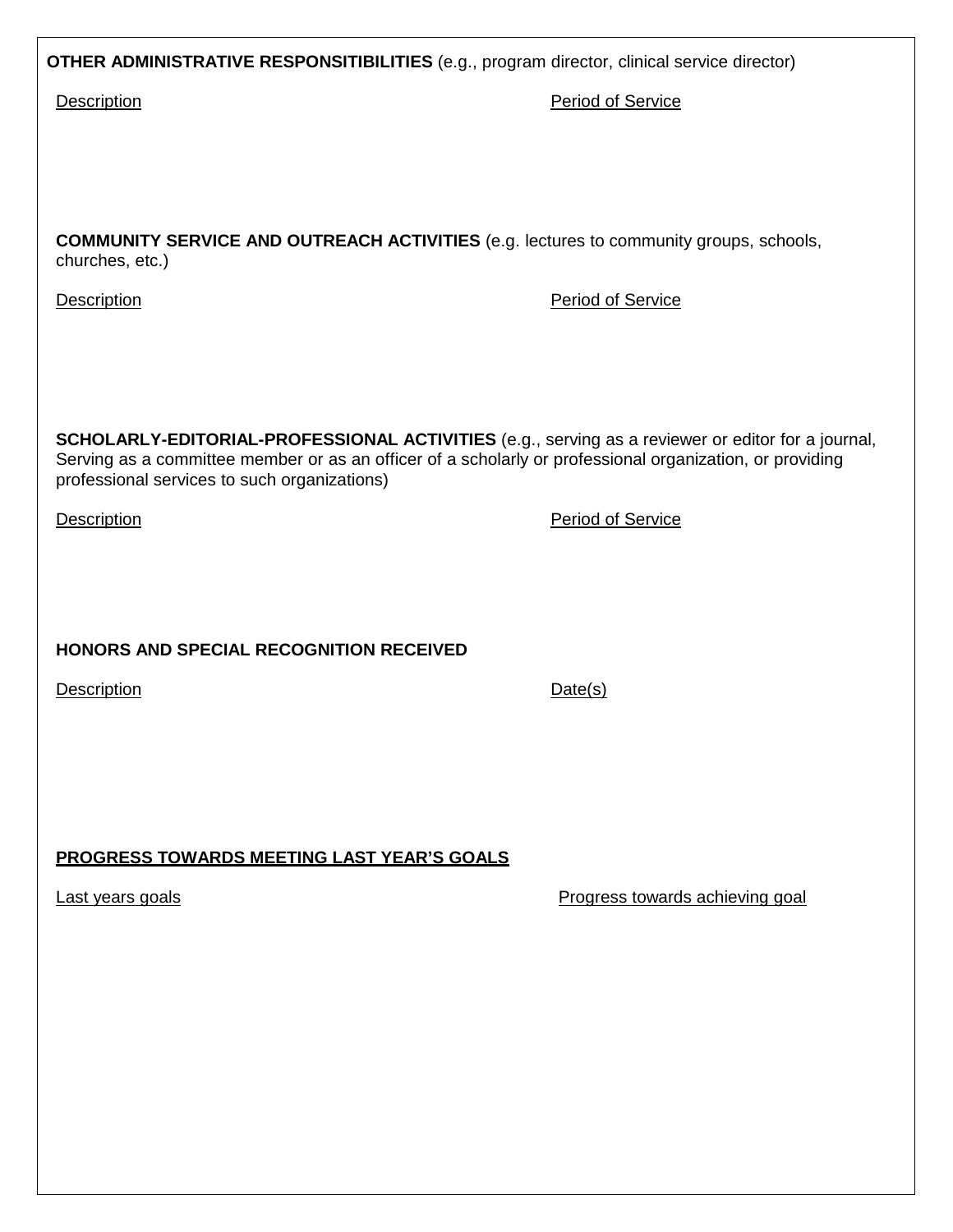#### **LOOKING BACK TO BE COMPLETED BY FACULTY MEMBER BEFORE MEETING AND TO BE REVIEWED AT MEETING**

| Clinical and/or research functions &<br>responsibilities:            |  |
|----------------------------------------------------------------------|--|
|                                                                      |  |
| Clinical schedule (if applicable):                                   |  |
|                                                                      |  |
|                                                                      |  |
| Performance:                                                         |  |
|                                                                      |  |
| Personal growth & skills:                                            |  |
|                                                                      |  |
| Cooperation w/colleagues, teamwork:                                  |  |
|                                                                      |  |
| Performance of division and dept:                                    |  |
|                                                                      |  |
|                                                                      |  |
| Who provides you with administrative                                 |  |
| support & are there any concerns?                                    |  |
| Who provides you with clinical                                       |  |
| support & are there any concerns? if<br>applicable                   |  |
| Who is/are your mentor(s)? if applicable                             |  |
| Performance of mentor(s): if applicable                              |  |
|                                                                      |  |
| Do you have any specific concerns                                    |  |
| about your research support (grants                                  |  |
| submissions, financial management,<br>$etc.$ )?                      |  |
|                                                                      |  |
| Are there any barriers to<br>creative/scholarly activities?          |  |
|                                                                      |  |
| If last year's goals have not been                                   |  |
| accomplished, what impediments<br>have hampered reaching your goals? |  |
|                                                                      |  |
| How can the division/dept help you<br>overcome these impediments?    |  |
|                                                                      |  |
|                                                                      |  |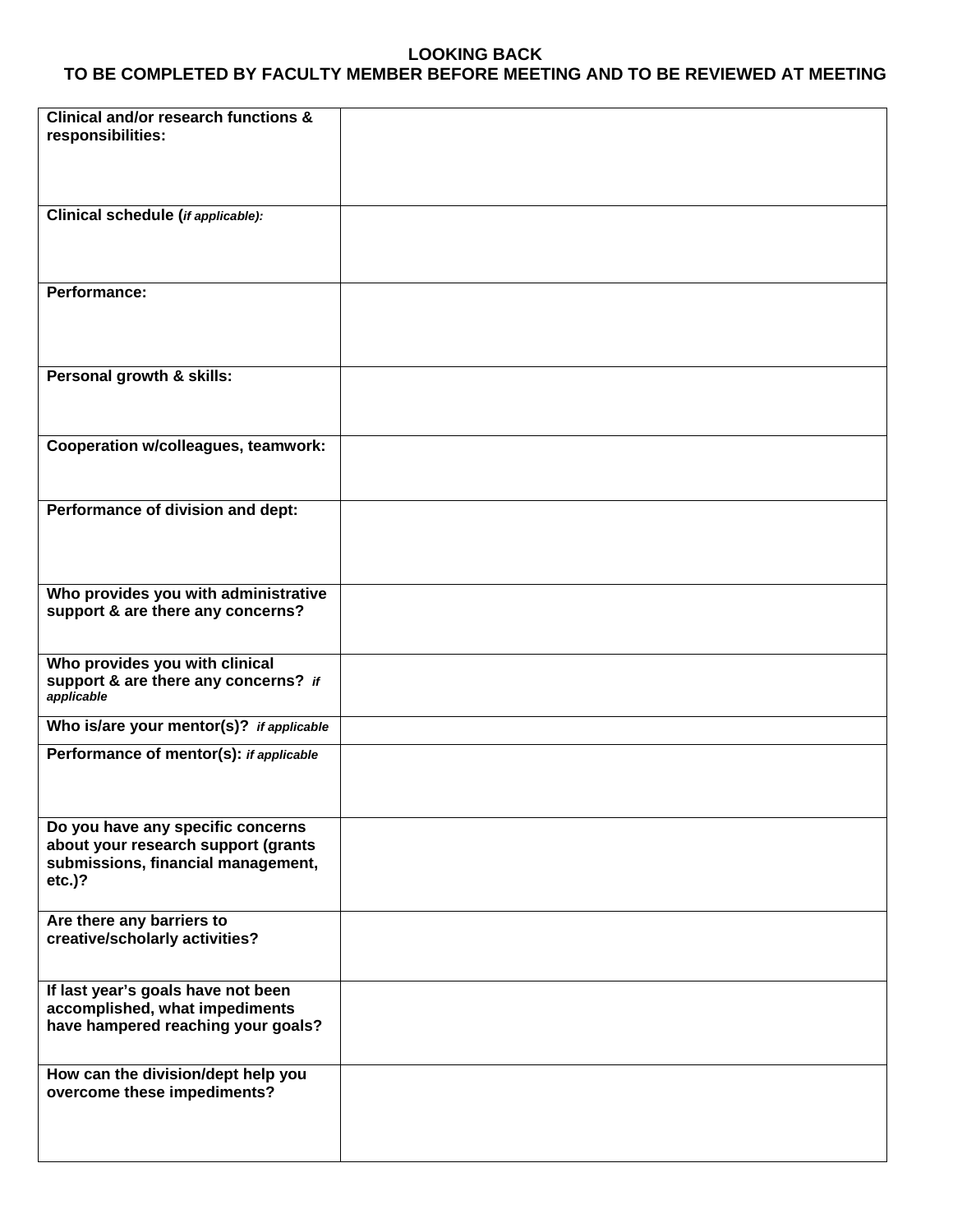### **GOALS FOR UPCOMING YEAR (TO BE COMPLETED JOINTLY BY FACULTY MEMBER AND CHIEF [OR DESIGNEE] AT TIME OF CPC**)

**GOALS Who When**

*Personal*

*Responsibilities*

*Career*